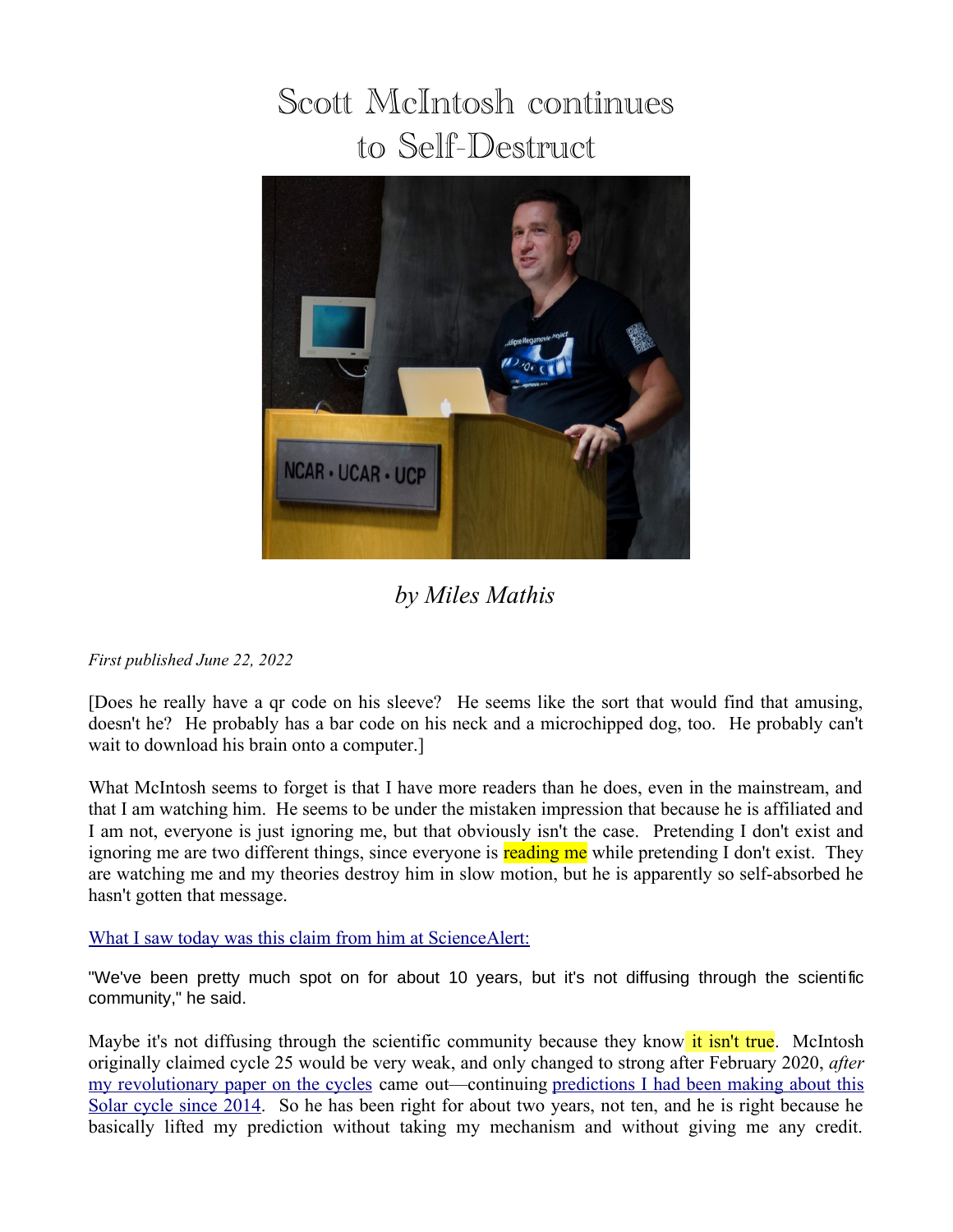Everyone knows this, Scott, since my paper has been superviral since that time. It didn't get superviral by drawing just a few tinfoil-hat-wearing loonies. It got superviral because it is being read by academics and professionals all over the world, including everyone at NASA, the Air Force, NCAR, NOAA, and everywhere else. So you can pretend I don't exist, but you can't pretend your colleagues don't know about me. You can't pretend they don't know what they know.

We can see proof of that even in this article, where one of his colleagues Wheatland admits

Scott McIntosh's ideas are interesting, and the Mcintosh/Leamon [that's Robert Leamon of the University of Maryland's Goddard Planetary Heliophysics Institute] forecast for cycle 25 is closer than the official one at this stage. However, it is not based on a physical model. I doubt it has more predictive power than the other observationally-based approaches to prediction.

Let's see, which prediction **based on a physical model** is hitting all the numbers right now? There is only one physical model on the table, and that is mine. Everybody knows that.

Maybe McIntosh only follows Google, so he is under the impression my paper has fallen off the map. No, Scott, Google removed it from searches due to a request from the Air Force (I assume), but the other search engines tell us it is still superviral. This applies to my papers across the board, in all subfields, and though my overall numbers are being hidden or suppressed by Big Tech, they continue to grow. So you are making a massive error in assuming your colleagues don't see what you are doing. Just because mainstream scientists aren't embracing me doesn't mean they don't know about me or don't know I am right. And even if they think I am wrong about the mechanism, they can see what you are up to here. Their memories don't end two years ago. They remember you initially were onboard with their low predictions for cycle 25, and so they don't appreciate you throwing them under the bus for your own greater glory, and claiming you knew all along cycle 25 would be strong.

I also point out that there is no way McIntosh could be spot-on about anything, since his prediction never had any spots on it. It was always just a smooth curve, and about the only "spot" it ever had was its peak. But, amusingly, even that has changed recently, as both McIntosh and the mainstream keep moving their prediction for that peak. The only prediction that could be spot on was mine, which has many monthly predictions on it. That's right: because my prediction came out of a simple mechanism, it allowed me to calculate many monthlies. Because it is based on planetary alignments, it allowed me to predict peaks at those alignments. So far those predictions have been spot-on. I predicted peaks for the Jupiter/Saturn and Jupiter/Neptune alignments and the data hit my numbers almost exactly. If the Air Force weren't suppressing sunspot counts, I believe my numbers would have been proved to astonishing margins of error. My assumption that good estimates could be achieved while ignoring inner planet alignments has so far been confirmed as well, since it appears that those inner alignments only cause daily or weekly spikes, which are of course smoothed when we look only at monthlies.

As I see it, the only way for McIntosh to save face would for him to give up the current con and come clean, being the first mainstream scientist to embrace me and promote me. I have already won this one\*, so if he were really ahead of any curve he would see that. His longterm reputation would then attach to me, and his previous antics would be forgotten and forgiven in the light of that. But I guess we all gotta do what we gotta do. He has his destiny and I have mine.

But I point out that Wheatland or anyone else could also guarantee their future reputation by being the first to embrace me, on this or any other theory. If they could see into the future they would be racing to be the first. They aren't, just proving once again the powers of prognostication or prediction in the